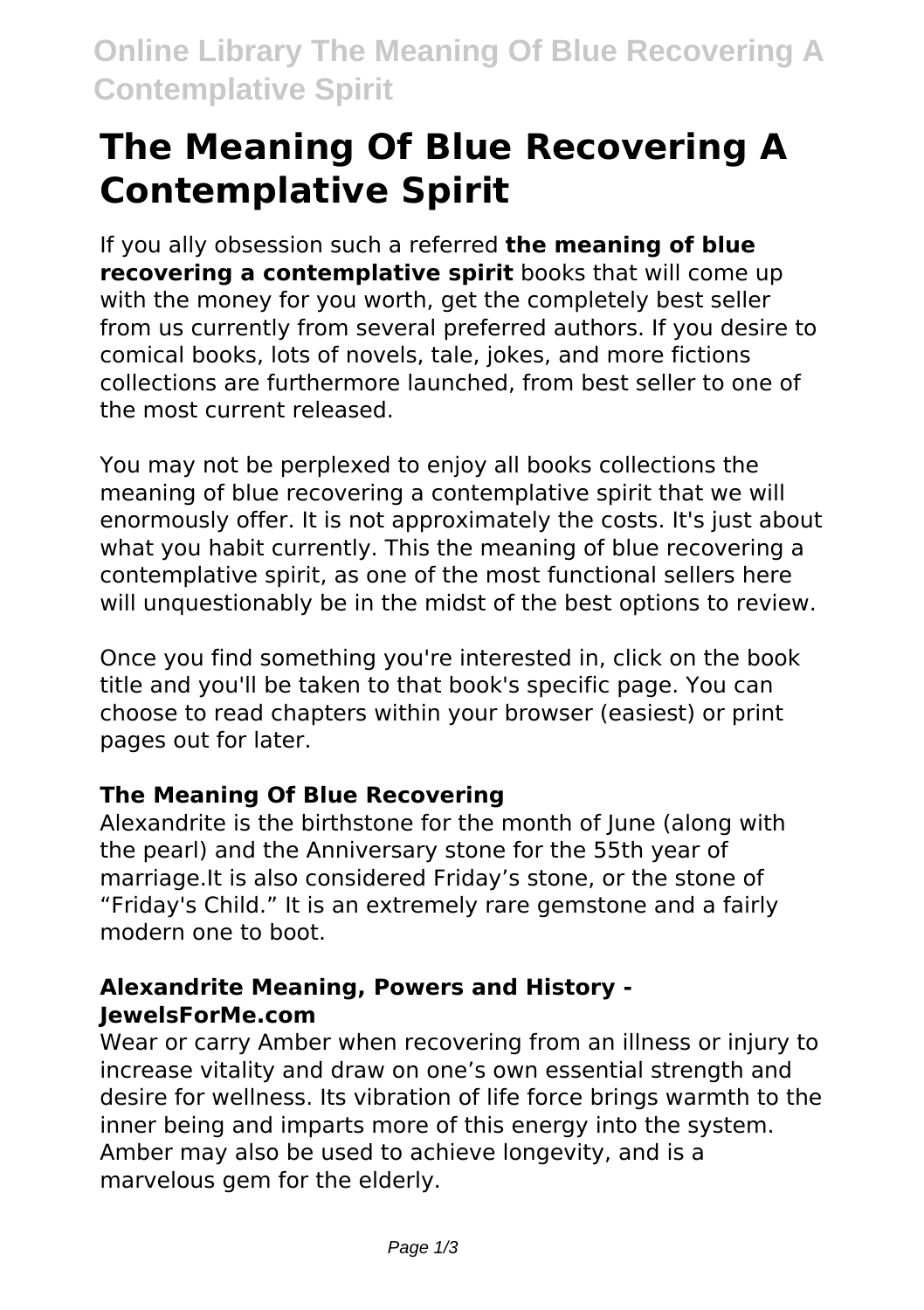# **Online Library The Meaning Of Blue Recovering A Contemplative Spirit**

#### **Amber Meaning and Uses - Crystal Vaults**

Gemstones are believed to have stimulating properties. Yellow gemstones encourage clarity, manifestation, wealth-building, and creating success. It also offers relief for people recovering from illness, burnout, panic, nervousness, or exhaustion. Facts About Yellow. Yellow is the only color that reacts badly to black. The result of mixing these ...

#### **Meaning of the Color Yellow: Symbolism, Common Uses, & More**

Meaning of Different Dahlia Colors. Like many types of flowers, a dahlia's flower color has an impact on its meaning. It's possible to find dahlias of just about every color besides blue and black. While many dahlias are one color, some varieties have different colored stripes.

### **Dahlia Meaning and Symbolism | Bouqs Blog**

Unakite may help the shift to overall outcomes easier if you're recovering from a severe disease. According to therapists, it is said to enhance the fragile cells around your physique while also strengthening your immunity. It may also help your body to make better use of the vitamins you ingest.

#### **Unakite: Meaning, Healing Properties and Powers**

The meaning of REPERTOIRE is a list or supply of dramas, operas, pieces, or parts that a company or person is prepared to perform. How to use repertoire in a sentence. Add This Word History to Your Repertoire

### **Repertoire Definition & Meaning - Merriam-Webster**

When you or other family members are facing or recovering from surgery; When you are discouraged or feel life has lost its meaning; When you are suffering a loss or experiencing a major adjustment: UNC Health Blue Ridge chaplains visit people of all faiths. To get a chaplain to visit you, ask your nurse or call 828-580-5143.

### **Patients & Visitors | UNC Health Blue Ridge**

Right after I was recovering from my foot fracture, I had to wear a pair of New Balance Walking Shoes with Roll Bar Technology